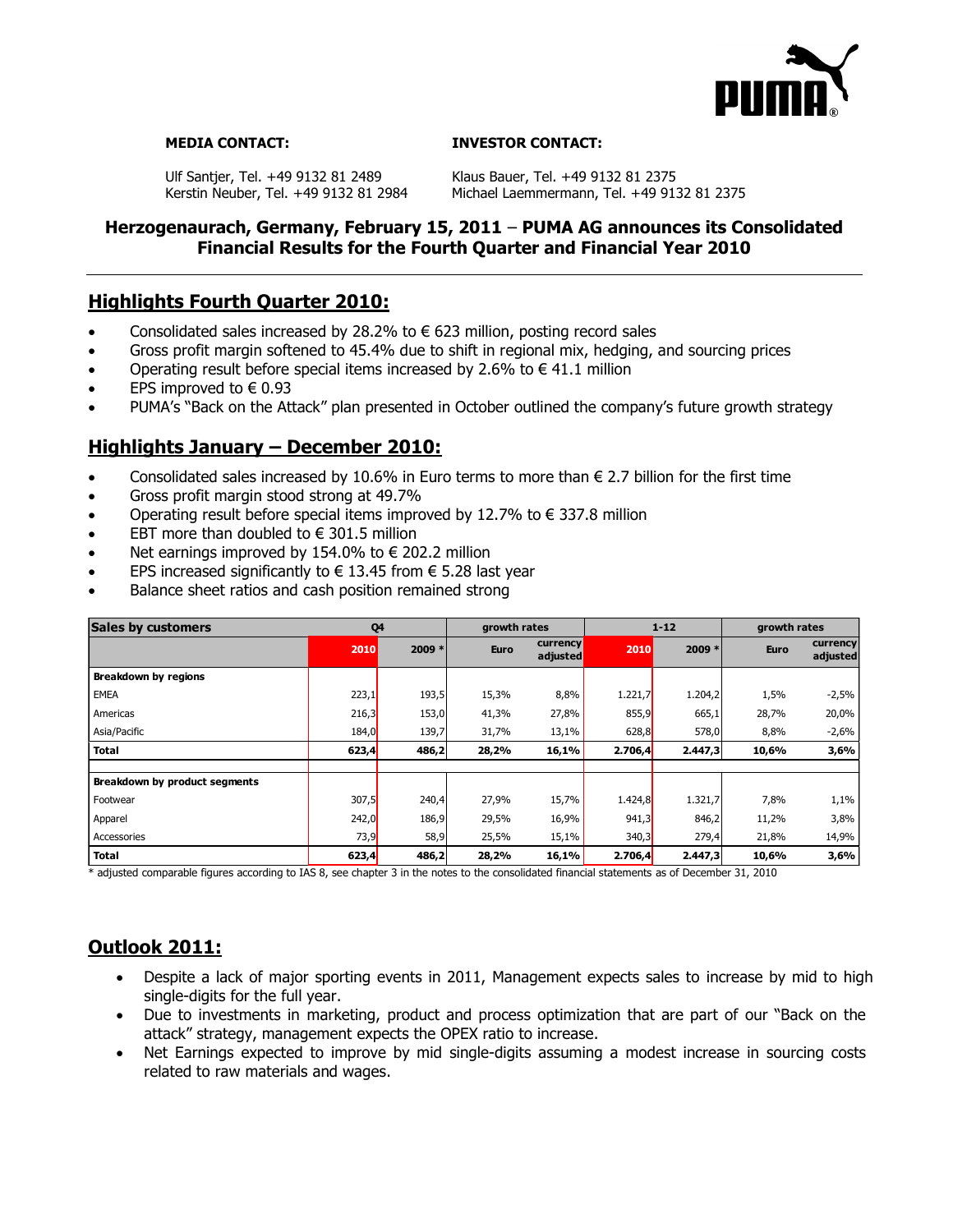

**Jochen Zeitz, CEO:** "We finished the year with record sales in a strong quarter, contributing to an overall solid sales and operational performance in 2010, which clearly demonstrates the strength of our brand and company in an improving consumer environment. I am pleased to see that our sales outlook also continues to look positive and that PUMA's organic growth is more than intact. We are well positioned to tap into PUMA's full brand potential with our strategic five-year company growth plan. Our focus will now be to develop and grow our existing core product categories as well as PUMA's key strategic markets, and to invest in marketing and R&D while continuing to boost our sales globally."

# **The Year 2010**

PUMA is back on the attack! In the past financial year 2010, PUMA posted a new record in sales and managed to increase profitability accordingly. Hence, PUMA has successfully overcome the economic crisis and has laid the foundation to achieve the growth targets defined for the coming years.

The football World Cup on the African continent, where PUMA sponsored seven of the participating teams, of which four were African teams, proved to be a particular highlight for the PUMA brand in 2010. Furthermore, the Company celebrated the extension of the sponsoring agreement with Usain Bolt, and also witnessed Sebastian Vettel being crowned as the youngest world champion in the history of Formula One. Sebastian Vettel belongs to the Red Bull racing team, which was sponsored by PUMA. In addition to these sporting highlights, PUMA set new standards in 2010 through the introduction of a revolutionary new packing system, "Clever Little Bag" which was part of a comprehensive sustainability drive that was introduced to the public with the mission of PUMA to be the most desirable and sustainable Sportlifestyle company.

In the full year 2010, global brand sales increased by 3.1% currency-adjusted, while consolidated sales rose by 3.6% currency-adjusted. In Euro terms sales increased by 10.6% to more than  $\epsilon$  2.7 billion successfully resuming the positive sales trend that was interrupted by the financial crisis in 2009. PUMA's gross profit margin decreased slightly to 49.7%, maintaining its position in the upper echelons of the sporting goods industry. The cost reduction, reorganization and process optimization measures that had already been initiated by Management in the year before were continued in 2010. However, one-off expenses of  $\epsilon$  31.0 million, which are related to the discovery of fraudulent activities at a joint venture in Greece, incurred in the reporting year, which also required a restatement of the comparative figures for December 31, 2009.

Including the above-mentioned special items, the operating profit (EBIT) more than doubled to 306.8 million from  $\epsilon$  146.4 million last year, and earnings per share stood at  $\epsilon$  13.45, compared to  $\epsilon$  5.28 in the previous year.

PUMA's expansion strategy was successfully continued in 2010 by means of acquisition of the "Cobra Golf" brand, completing our product range within the golf category with clubs. Within the scope of its sustainability strategy, PUMA acquired a 20.1% stake in Wilderness Holdings Ltd., a company dedicated to responsible ecotourism and nature conservation.

PUMA's share price was  $\epsilon$  248.00 at the end of the year, posting an increase of 7.0% year-on-year, which resulted in market capitalization of approximately  $\in$  3.7 billion.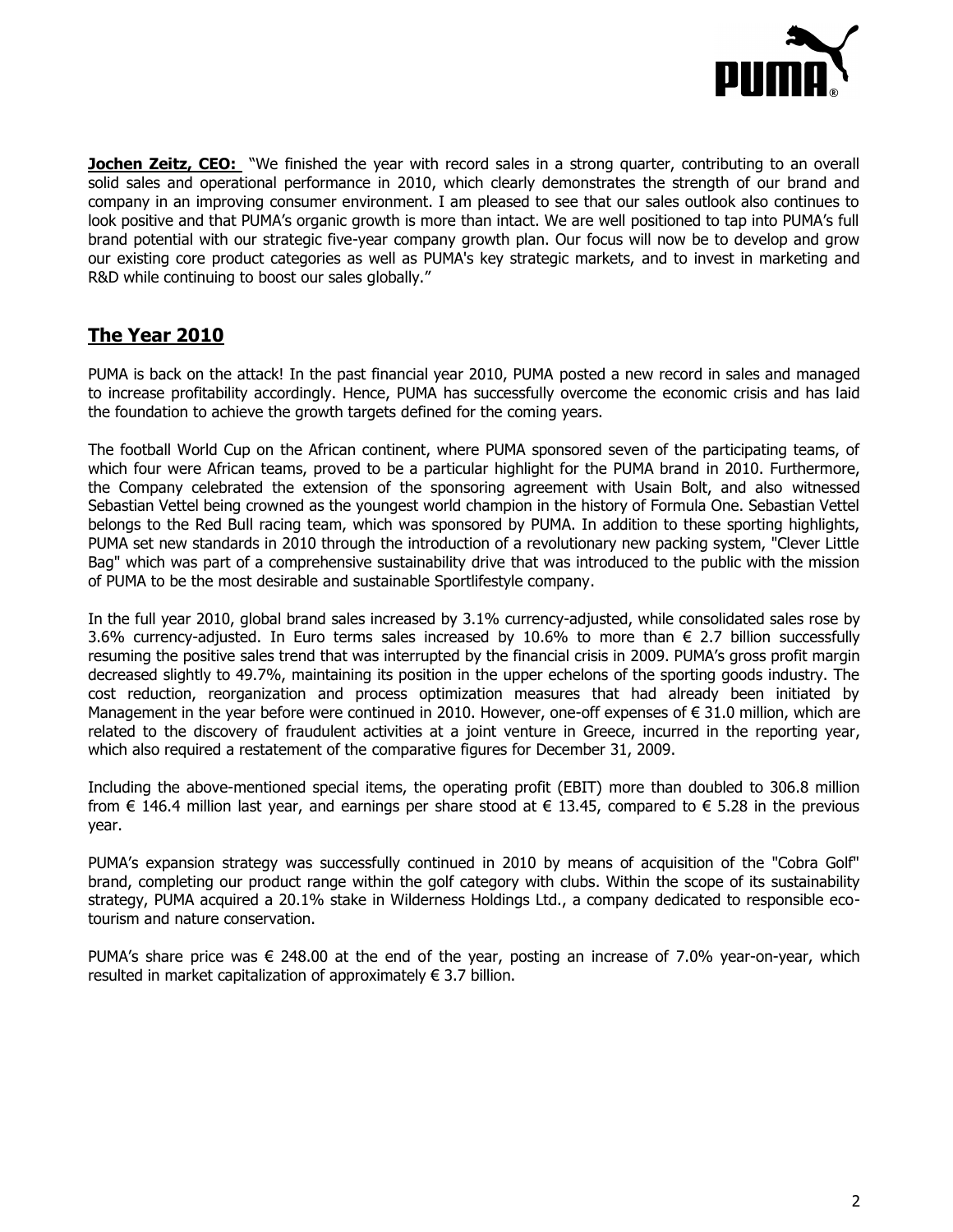

# **Sales and Earnings Development 4th Quarter 2010**

In the fourth quarter 2010 consolidated sales increased by 16.1% currency-adjusted and 28.2% in Euro terms, reaching  $\epsilon$  623.4 million and hence record sales in the company history.

All regions contributed positively to this performance. Currency adjusted sales in EMEA were up 8.8%, Americas sales increased significantly by 27.8% and Asia/Pacific improved by 13.1%.

Footwear sales increased by 15.7% currency-adjusted and Apparel by 16.9%. Sales in Accessories increased by 15.1%, while first time consolidation effects had only a minor impact on this category in Q4.

The gross profit margin decreased to 45.4%, down 500 basis points from last year's fourth quarter. This decline is partially attributable to the change in the regional sales mix and traditionally higher close-out sales as well as an unfavourable hedging position and higher input costs.

Operating expenses increased disproportionately compared to the growth of sales by 17.6% to  $\in$  246.9 million. As a result, the cost ratio significantly improved from 43.2% to 39.6%.

The operating profit (before special items) increased by 2.6% from  $\epsilon$  40.0 million to  $\epsilon$  41.1 million. Including special items, the operating profit improved significantly from  $\epsilon$  6.7 million to  $\epsilon$  27.9 million or from 1.4% to 4.5% as a percentage of sales.

The earnings per share amount to  $\epsilon$  0.93 in the quarter, after a loss in the prior year.

# **Sales and Earnings Development January-December 2010**

## **Global Brand Sales**

Worldwide brand sales comprised of consolidated and license sales increased by 3.1% to  $\in$  2,862.1 million in financial year 2010 after currency adjustments. In reported terms (Euro), brand sales were up 9.8% compared to last year.

# **Consolidated Sales**

Consolidated sales increased currency-adjusted by 3.6% to  $\epsilon$  2,706.4 million in financial year 2010. In Euro terms consolidated sales rose by 10.6% and exceeded the threshold of € 2.7 billion for the first time. PUMA's sales performance has thereby returned to the long-term growth trend of 16 years that had been halted in 2009 by the financial crisis. The Footwear segment posted a sales increase of 1.1% currency-adjusted to  $\epsilon$  1.424.8 million. This represented a share in consolidated sales of 52.6% compared to 54.0% in the previous year. Currency-adjusted sales in the Apparel segment rose by 3.8% to  $\epsilon$  941.3 million. The share in consolidated sales increased to 34.8% from 34.6% last year. Currency-adjusted Accessories sales grew by 14.9% to € 340.3 million, which is mainly attributable to the expansion of the consolidated group as a result of the acquisition of Cobra Golf. As a consequence, the share of the Accessories segment in consolidated sales increased to 12.6% compared to 11.4% in the previous year.

### **Gross Profit Margin**

The gross profit margin declined by 110 basis points to 49.7% and continues to be among the upper echelons of the sporting goods industry. The margin drop derives, in particular, from the change in the regional sales mix, a slight increase in sourcing costs and unfavourable hedging positions in 2010 compared with 2009. In absolute figures, however, the gross profit margin increased from  $\epsilon$  1.243.1 million to  $\epsilon$  1.344.8 million or 8.2%. In terms of product segments, the gross profit margin in Footwear was at 48.9% compared to 49.8% last year. The Apparel margin decreased from 51.3% to 50.6% and Accessories decreased from 54.1% to 50.6%, which stems from the impact of the newly acquired and integrated Cobra Golf business.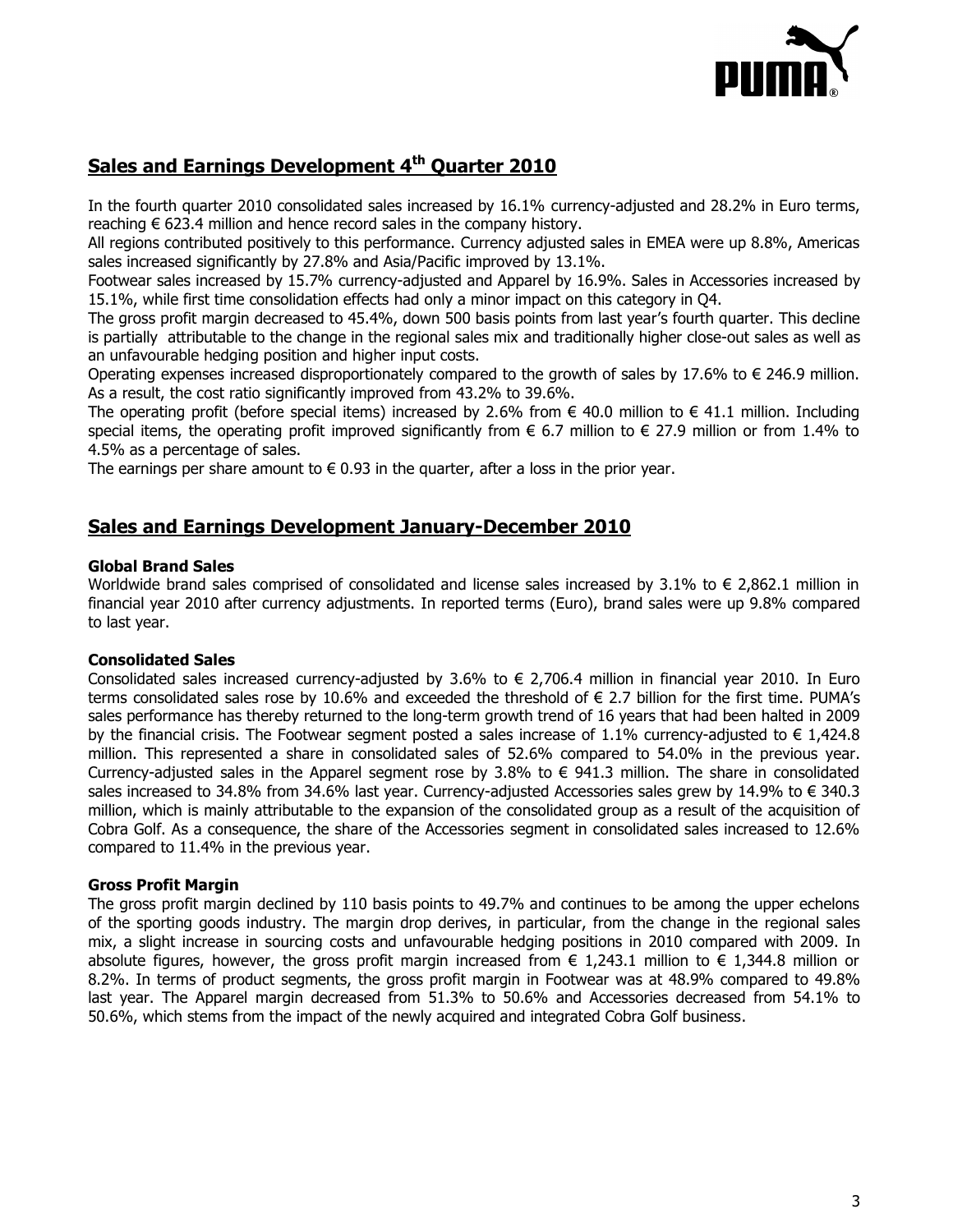

# **Operating Expenses**

Operating expenses before special items rose - disproportionately to the growth of sales - by 6.4% to  $\in$  1,026.1 million in 2010. This increase derives from currency impacts and the extension of the scope of business after Cobra Golf and the new subsidiary PUMA Spain were included. As a percentage of sales, PUMA managed to reduce the cost ratio to 37.9% after 39.4% in the previous year. This is also a direct result from the cost reduction program of 2009.

Marketing and Retail expenses remained almost unchanged at € 501.3 million. However, the corresponding cost ratio dropped significantly from 20.5% to 18.5% of sales. Owing to the rise in sales revenues and expansion of the consolidated group, other selling expenses increased by 12.6% to € 348.8 million or from 12.7% to 12.9% as a percentage of sales. Expenses for product development and design increased from  $\epsilon$  58.1 million to  $\epsilon$  63.6 million or decreased from 2.4% to 2.3% as a percentage of sales. Other General & Administration expenses increased by 11.9% to € 147.9 million which derives from acquisitions and currency effects. As a result, the cost ratio increased slightly from 5.4% to 5.5% of sales. Furthermore, operating income amounted to  $\epsilon$  35.5 million after  $\epsilon$  35.7 million last year.

Depreciation was at  $\epsilon$  55.2 million. Compared to the previous year, this corresponds to a decrease of 8.4%, underlining PUMA's cautious investment policy.

# **EBIT before special items**

Operating profit before special items increased by 12.7% to  $\epsilon$  337.8 million compared to  $\epsilon$  299.7 million last year. As a percentage of sales, this corresponds to an improved operating margin of 12.5% versus 12.2% in 2009.

## **EBIT**

The uncovering of irregularities at our joint venture in Greece resulted in one-off expenses of € 31.0 million in financial year 2010. In addition the comparative figures in the consolidated financial statements as of December 31, 2009 had to be restated (cf. Section 3 in the Notes to the consolidated financial statements). As a result, the retained earnings as of December 31, 2009 decreased by  $\epsilon$  106.5 million. Including the special items, the operating profit (EBIT) generated in 2010 more than doubled to  $\epsilon$  306.8 million from  $\epsilon$  146.4 in the previous year. This corresponds to an operating margin of 11.3% as a percentage of sales after 6.0% in 2009. After reviewing and correcting this incident, Management does not expect further one-off expenses related to this matter. PUMA has asserted all claims according to criminal law against the Greek Joint Venture minority partner and members of the local Greek management. Currently, there is no new information relating to this matter.

### **Financial Result**

Following PUMA's acquisition of a 20.1% stake in Wilderness Holdings Ltd., a company dedicated to responsible ecotourism and nature conservation, the financial statements for 2010 include a financial result (€ 1.8 million) from an associated company. The total financial result amounted to  $\epsilon$  -5.3 million, compared to  $\epsilon$  -8.0 million in the previous year.

The financial result includes interest income amounting to  $\epsilon$  4.4 million after  $\epsilon$  3.8 million last year, as well as interest expenses of € 5.9 million after € 6.6 million in 2009. Furthermore, expenses relating to interest in connection with accumulated, long-term purchase price liabilities from corporate acquisitions of  $\epsilon$  4.3 million (previous year:  $\in$  4.1 million), as well as expenses of  $\in$  1.3 million (previous year:  $\in$  1.1 million) derived from the valuation of pensions plans.

### **Earnings before Taxes**

Compared to the previous year, earnings before taxes (EBT) rose significantly from  $\epsilon$  138.4 million to € 301.5 million or from 5.7% to 11.1% as a percentage of sales. This improvement results from the increase in sales, the cost reductions generated through the restructuring program and lower one-off expenses. Tax expenses increased from  $\epsilon$  61.1 million to  $\epsilon$  99.3 million. The tax rate in the 2010 financial statements was 32.9% after 44.1% in 2009. In both years, one-off expenses that could not be claimed as tax-deductibles led to the high tax ratio.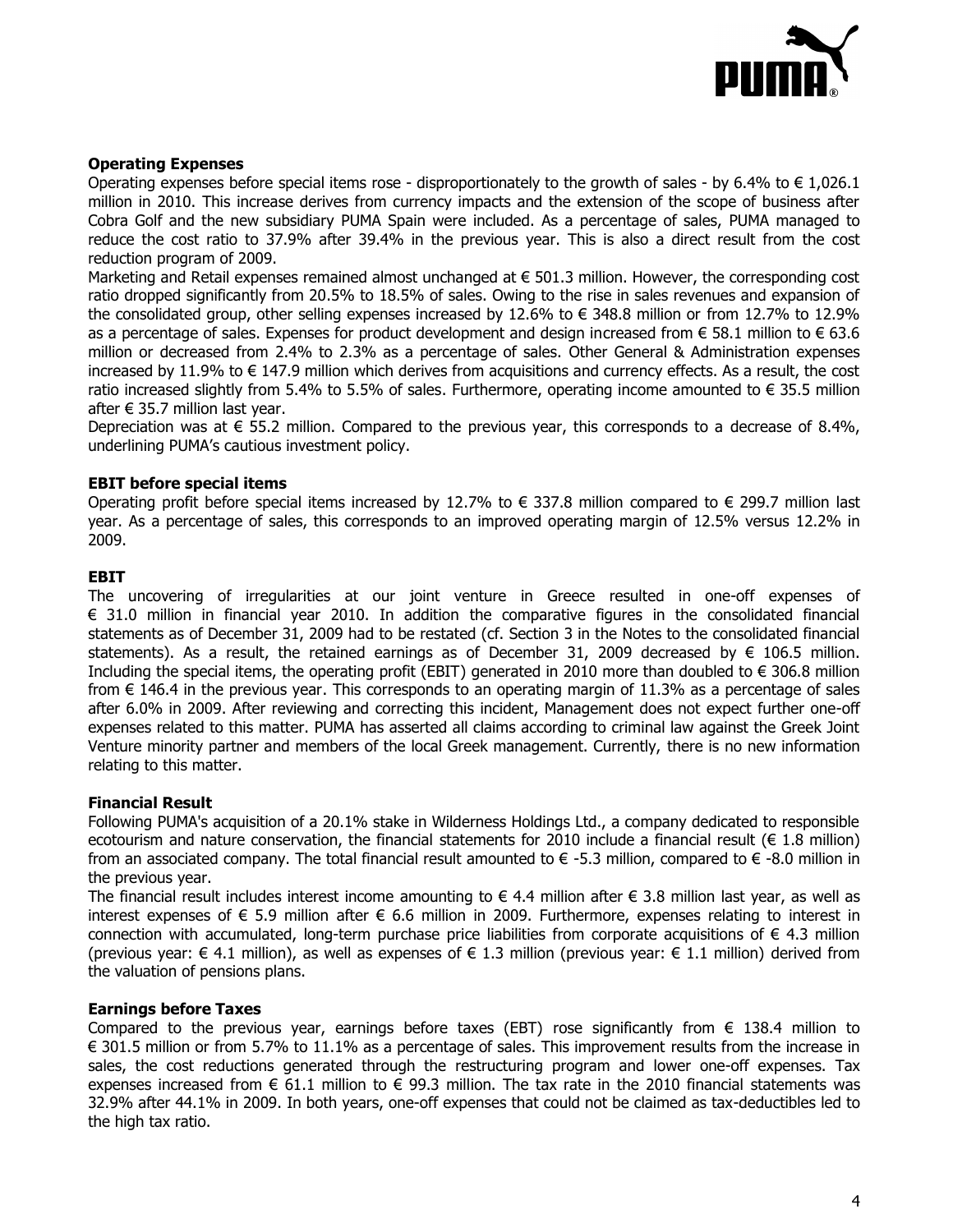

## **Net Earnings**

Consolidated net earnings increased to  $\epsilon$  202.2 million after  $\epsilon$  79.6 million in 2009. The net rate of return improved significantly to 7.5% compared to 3.3% in the previous year. Earnings per share increased from  $\epsilon$ 5.28 to € 13.45 while diluted earnings per share rose from € 5.27 to € 13.37.

## **Regional Development**

Sales in the **EMEA** region decreased by 2.5% currency-adjusted to  $\epsilon$  1,221.7 million. However, in Euro terms, sales increased by 1.5% compared to last year. The share of the EMEA region in consolidated sales amounted to 45.1% compared to 49.2%. In terms of product segments, currency-adjusted Footwear sales decreased 9.1%. Apparel sales, however, increased 2.1% currency-adjusted while Accessories sales rose 9.9%. The gross profit margin stood at 50.6% compared to 52.2% last year.

The **Americas** region posted an increase in currency-adjusted sales by 20.0% to € 855.9 million. The Latin America region contributed significantly to this performance. This resulted in an increase in the share in consolidated sales from 27.2% to 31.6%. Footwear sales were up by 16.8% currency-adjusted and Apparel sales posted a strong 21.8% increase. Accessories sales rose by 53.5% which is mainly due to the acquisition of Cobra Golf. The gross profit margin amounted to 46.6% after 48.2% in 2009.

Sales in the **Asia/Pacific** region decreased slightly by 2.6% currency-adjusted to € 628.8 million. However, sales increased by 8.8% in reported terms. The share in consolidated sales remained stable at 23.2% after 23.6% in 2009. Footwear sales decreased by 6.1% currency-adjusted and Apparel sales by 1.9% while Accessories sales posted a 5.4% increase. The gross profit margin improved from 50.8% to 52.0%.

# **Net Assets and Financial Position**

### **Equity**

Total assets as of December 31, 2010, increased by 22.9% from € 1,925.0 million to  $∈$  2,366.6 million. This results from an increase in inventories and trade receivables - both partly currency-related - and an expansion of the consolidated group. Owing to a significant rise in total assets, the equity ratio declined slightly from 58.9% to 58.6%. However, in absolute figures, shareholders' equity increased by 22.3% to  $\epsilon$  1,386.4 million, compared to  $\in$  1,133.3 million. As in previous years, PUMA's financial resources remain solid.

### **Working Capital**

Working capital increased by 25.2%, rising from  $\epsilon$  323.2 million to  $\epsilon$  404.5 million. This increase stems from currency-related effects and the expansion of the consolidated group. As a percentage of sales, this corresponds to a slight increase from 13.2% to 14.9%. The rise in working capital is mainly attributable to the increase in inventories of 27.7% to  $\in$  439.7 million which is necessary to accommodate our expected sales growth in 2011 and an increase in trade receivables of 28.7% to  $\epsilon$  447.0 million resulting from the strong increase in sales in Q4 as well as currency impacts.

### **Cashflow/Capex**

The gross cashflow rose by 28.7% to  $\epsilon$  358.4 million in 2010, which is due to the increase in earnings before taxes (EBT). The change in net current assets reflects a net cash outflow of € 97.0 million compared to a net cash inflow of € 116.8 million reported in the previous year. This derives from increases in inventories and trade receivables. Taxes, interest and other payments remained stable at  $\epsilon$  92.0. In summary, cash provided by operating activities stood at  $\epsilon$  169.4 million after  $\epsilon$  303.9 million last year.

Net cash used for investing activities increased from  $\epsilon$  136.6 million to  $\epsilon$  152.3 million. This major portion of the increase is attributable to the payments for acquisitions, which rose by 32.5% from  $\epsilon$  81.8 million in the previous year to € 108.4 million and relate mainly to the purchase of Cobra and Wilderness. Also included are current investments in fixed assets (Capex) which amount to  $\epsilon$  55.2 million after  $\epsilon$  54.5 million. As a result, the free cashflow declined from  $\in$  167.3 million to  $\in$  17.1 million. Excluding payments made for acquisitions in 2010, the free cashflow fell from € 249.1 million to € 125.5 million. As a percentage of sales, free cashflow (before acquisitions) amounted to 4.6% after 10.2%.

Net cash used for financing activities mainly includes dividend payments of  $\epsilon$  27.1 million and investments relating to the purchase of treasury shares of  $\epsilon$  23.4 million.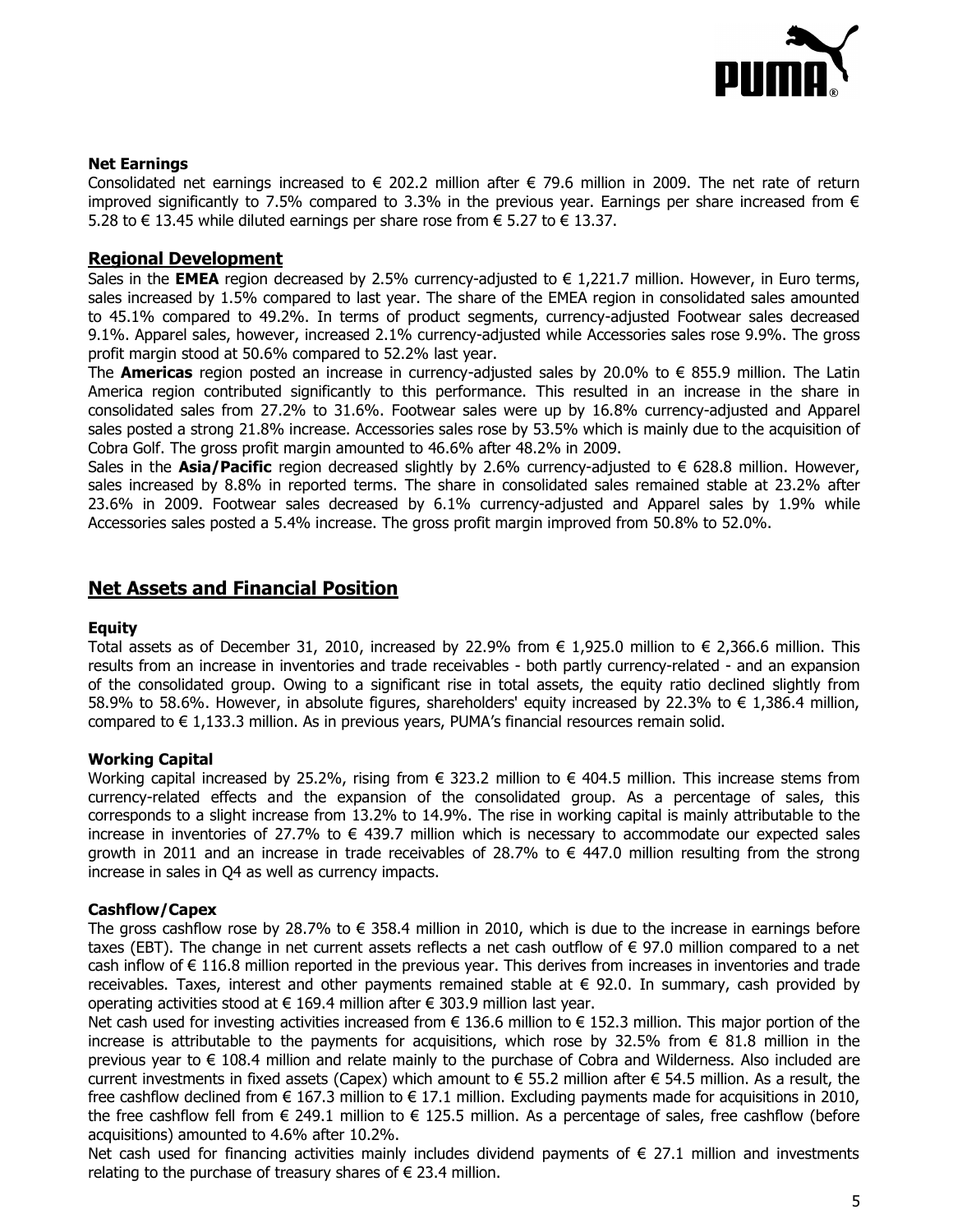

Cash and cash equivalents remained almost unchanged at  $\epsilon$  479.6 million.

#### **Dividend**

The Board of Management and the Supervisory Board will propose to the Annual General Meeting on April 14, 2011, that a dividend of  $\in$  1.80 per share (the same as in the previous year) to be paid for the financial year 2010 from the retained earnings of PUMA AG. The unchanged dividend corresponds to the improvement in the consolidated result, while taking the restatement of last years financial results into consideration. The dividend is to be paid out on the day after the Annual General Meeting when the profit distribution is authorized.

# **Share buy back**

In 2010, PUMA purchased 102,219 of its own shares and held 101,593 of its own shares at the end of the year resulting in an investment of  $\epsilon$  23.4 million.

# **Other Events**

#### **PUMA AG to convert into a Societas Europaea (SE)**

In our ad hoc release on October 25, 2010, PUMA AG outlined its intention to adopt a new legal structure by transforming into a European Corporation, PUMA SE. As part of the transformation, PUMA intends to convert its current two-tier board structure with a management board and a supervisory board to the more flexible and international structure of a one-tier Board. Additionally, managing directors will be responsible for the general management of PUMA SE.

At the upcoming annual general meeting in April 2011, the shareholders will be asked to vote on the change of PUMA AG's corporate structure.

# **Outlook**

In 2010 – especially in the second half – economic conditions improved compared to 2009. Despite the lack of major sporting events, we believe that the company should achieve an increase in sales in the mid to high single-digit percentage range in the next two years. At last year's investor conference, PUMA presented its fiveyear company strategy "Back on the Attack 2011-2015", which aims at achieving a significant sales increase in particular within PUMA's core markets, fueled by investments in brand and product complemented by optimized business processes, especially in the first couple of years of our expansion strategy. As a result, the expense ratio is expected to increase compared to the previous year's level, while gradually decreasing in the subsequent years. We expect an improvement in net earnings in the mid single-digit percentage range for 2011 and 2012 on the basis of modest increases in procurement prices.

PUMA is one of the world's leading sportlifestyle companies that designs and develops footwear, apparel and accessories. It is committed to working in ways that contribute to the world by supporting Creativity, SAFE Sustainability and Peace, and by staying true to the principles of being Fair, Honest, Positive and Creative in decisions made and actions taken. PUMA starts in Sport and ends in Fashion. Its Sport Performance and Lifestyle labels include categories such as Football, Running, Motorsports, Golf and Sailing. Sport Fashion features collaborations with renowned designer labels such as Alexander McQueen, Yasuhiro Mihara and Sergio Rossi. The PUMA Group owns the brands PUMA, Cobra and Tretorn. The company, which was founded in 1948, distributes its products in ore than 120 countries, employs more than 9,000 people worldwide and has headquarters in Herzogenaurach/Germany, Boston, London and Hong Kong. For more information, please visit www.puma.com

This document contains forward-looking information about the Company's financial status and strategic initiatives. Such information is subject to a certain level of risk and uncertainty that could cause the Company's actual results to differ significantly from the information discussed in this document. The forward-looking information is based on the current expectations and prognosis of the management team. Therefore, this document is further subject to the risk that such expectations or prognosis, or the premise of such underlying expectations or prognosis, become erroneous. Circumstances that could alter the Company's actual results and procure such results to differ significantly from those contained in forward-looking statements made by or on behalf of the Company include, but are not limited to those discussed be above.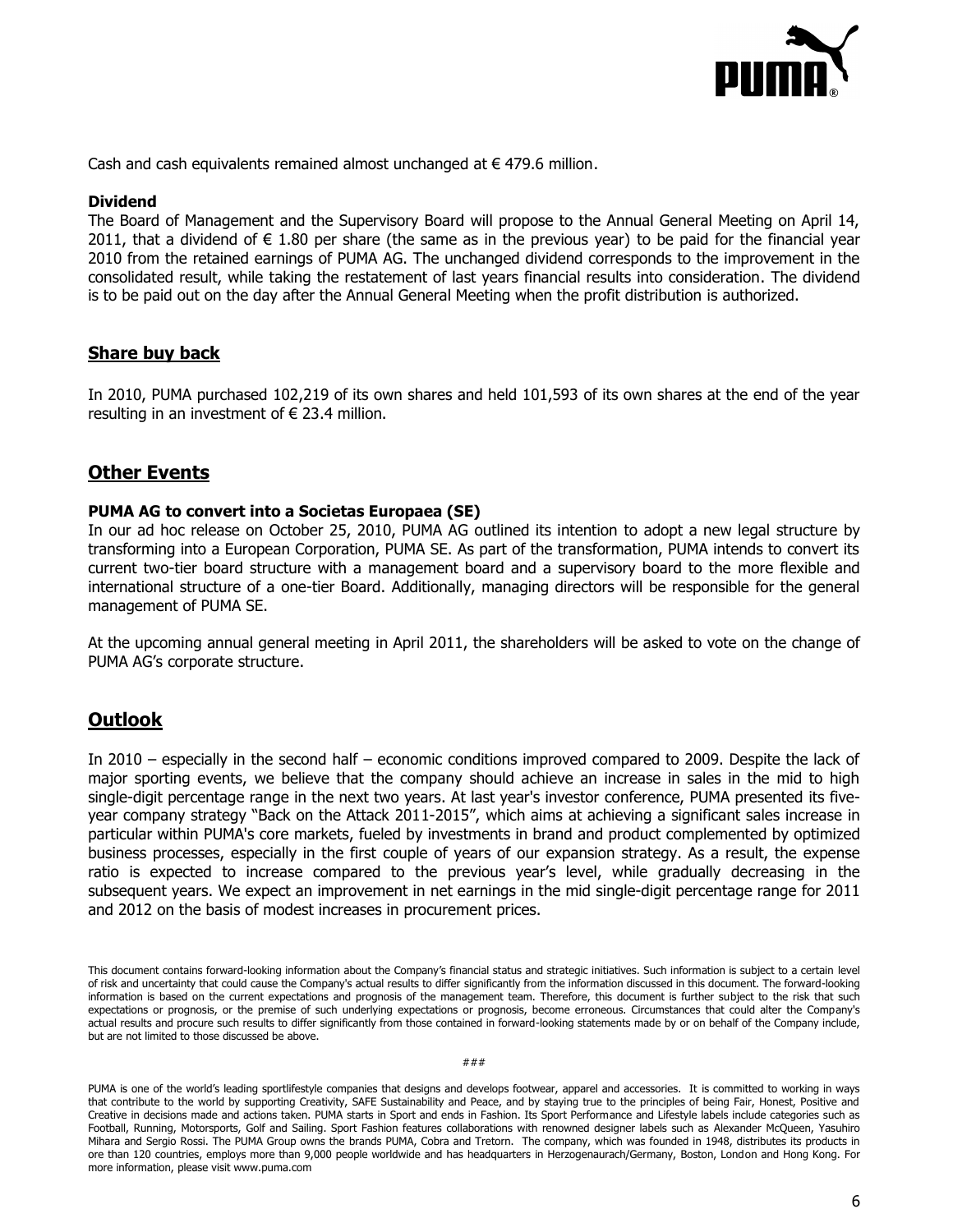

|                                                                                      |                               | <b>Fourth Quarter</b>           |                |                                 | <b>Full Year</b>             |                 |  |
|--------------------------------------------------------------------------------------|-------------------------------|---------------------------------|----------------|---------------------------------|------------------------------|-----------------|--|
| <b>Income Statement</b>                                                              | Q4/2010<br>$\epsilon$ million | Q4/2009 *<br>$\epsilon$ million | Devi-<br>ation | 1-12/2010<br>$\epsilon$ million | $1 - 12/2009$ *<br>€ million | Devi-<br>ation  |  |
| <b>Sales</b>                                                                         | 623,4                         | 486,2                           | 28,2%          | 2.706,4                         | 2.447,3                      | 10,6%           |  |
| Cost of sales                                                                        | $-340,5$                      | $-241,2$                        | 41,2%          | $-1.361,6$                      | $-1.204,2$                   | 13,1%           |  |
| <b>Gross profit</b>                                                                  | 282,9                         | 245,0                           | 15,5%          | 1.344,8                         | 1.243,1                      | 8,2%            |  |
| - in % of consolidated sales                                                         | 45,4%                         | 50,4%                           |                | 49,7%                           | 50,8%                        |                 |  |
| Royalty and commission income<br>Other operating income and expenses                 | 5,1<br>$-246,9$               | 5,0<br>$-210,0$                 | 0,8%<br>17,6%  | 19,1<br>$-1.026,1$              | 20,6<br>$-964,0$             | $-7,3%$<br>6,4% |  |
| Operational result before special items                                              | 41,1                          | 40,0                            | 2,6%           | 337,8                           | 299,7                        | 12,7%           |  |
| - in % of consolidated sales                                                         | 6,6%                          | 8,2%                            |                | 12,5%                           | 12,2%                        |                 |  |
| Special items                                                                        | $-13,2$                       | $-33,3$                         |                | $-31,0$                         | $-153,3$                     |                 |  |
| <b>EBIT</b>                                                                          | 27,9                          | 6,7                             | 317,9%         | 306,8                           | 146,4                        | 109,6%          |  |
| - in % of consolidated sales                                                         | 4,5%                          | 1,4%                            |                | 11,3%                           | 6,0%                         |                 |  |
| Financial result / Income from associated companies                                  | $-1,2$                        | $-2,6$                          | $-55,2%$       | $-5,3$                          | $-8,0$                       | $-33,1%$        |  |
| <b>EBT</b>                                                                           | 26,7                          | 4,1                             | 546,0%         | 301,5                           | 138,4                        | 117,8%          |  |
| - in % of consolidated sales                                                         | 4,3%                          | 0,9%                            |                | 11,1%                           | 5,7%                         |                 |  |
| Taxes on income<br>- Tax rate                                                        | $-12,8$<br>48,1%              | $-11,7$<br>284,0%               | 9,4%           | $-99,3$<br>32,9%                | $-61,1$<br>44,1%             | 62,5%           |  |
| Net earnings attributable to minority interest                                       | 0,1                           | 0,4                             | $-78,1%$       | 0,0                             |                              | 2,3 -100,0%     |  |
| <b>Net earnings</b>                                                                  | 14,0                          |                                 | $-7,2$ 293,5%  | 202,2                           | 79,6                         | 154,0%          |  |
| Earnings per share $(\epsilon)$                                                      | 0,93                          |                                 |                | 13,45                           | 5,28                         | 154,9%          |  |
| Earnings per share $(\epsilon)$ - diluted                                            | 0,92                          |                                 |                | 13,37                           | 5,27                         | 153,5%          |  |
| Weighted average shares outstanding<br>Weighted average shares outstanding - diluted |                               |                                 |                | 15,031                          | 15,082                       | $-0,3%$         |  |
|                                                                                      |                               |                                 |                | 15,123                          | 15,092                       | 0,2%            |  |

\* adjusted comparable figures according to IAS 8, see chapter 3 in the notes to the consolidated financial statements as of December 31, 2010

Rounding differences may be observed in the percentage and numerical values expressed in millions of Euro since the underlying calculations are always based on thousands of Euro.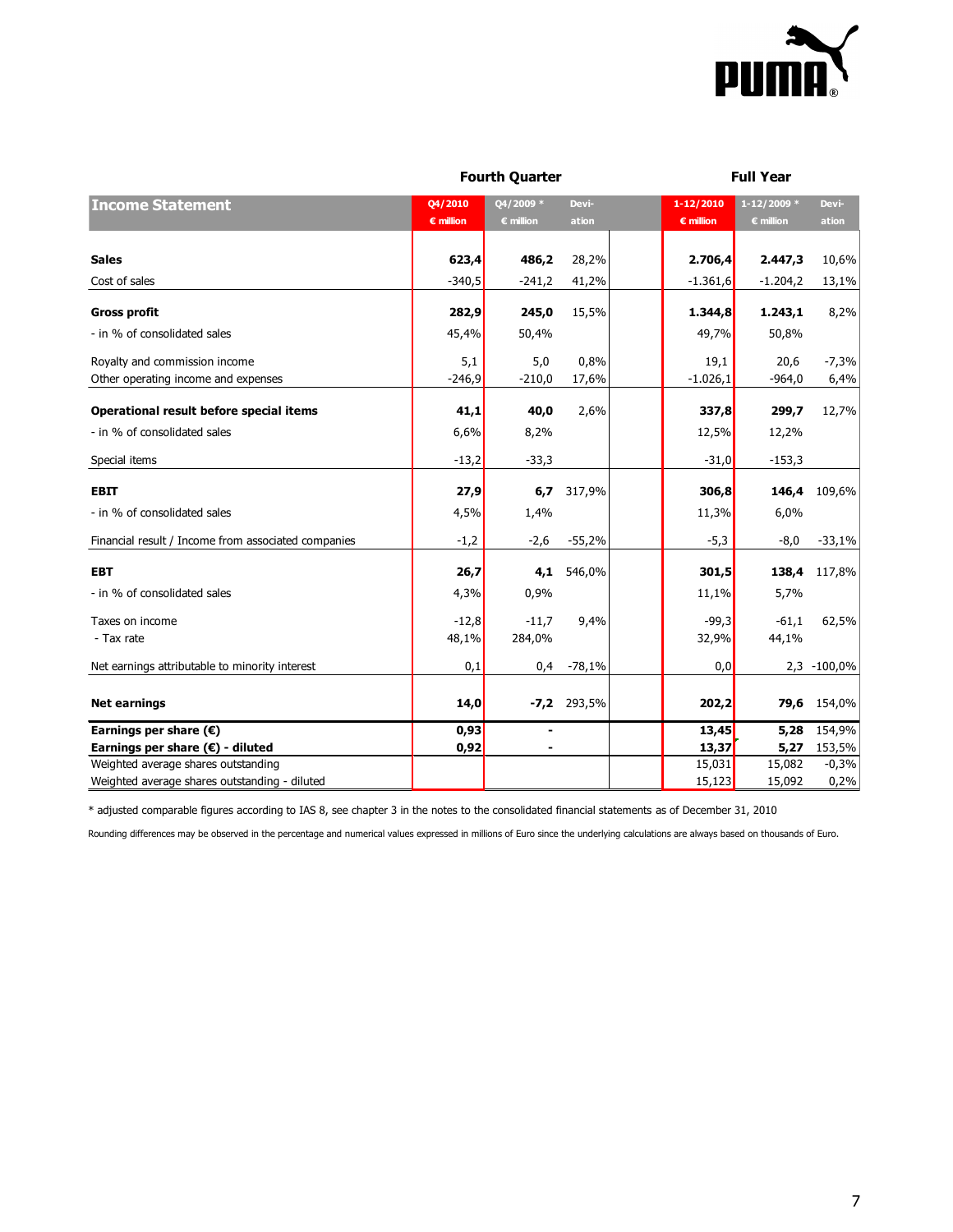

| <b>Balance Sheet</b>                                | Dec. 31,'10        | Dec. 31, '09 *     | Devi-    |
|-----------------------------------------------------|--------------------|--------------------|----------|
|                                                     | $\epsilon$ million | $\epsilon$ million | ation    |
|                                                     |                    |                    |          |
| <b>ASSETS</b>                                       |                    |                    |          |
| Cash and cash equivalents                           | 479,6              | 485,6              | $-1,2%$  |
| Inventories                                         | 439,7              | 344,4              | 27,7%    |
| Trade receivables                                   | 447,0              | 347,4              | 28,7%    |
| Other current assets (Working Capital related)      | 177,6              | 115,1              | 54,3%    |
| Other current assets                                | 3,3                | 1,7                | 94,1%    |
| <b>Current assets</b>                               | 1.547,2            | 1.294,2            | 19,5%    |
| Deferred taxes                                      | 96,5               | 64,8               | 48,9%    |
| Other non-current assets                            | 722,9              | 566,0              | 27,7%    |
| <b>Non-current assets</b>                           | 819,4              | 630,8              | 29,9%    |
| <b>Total Assets</b>                                 | 2.366,6            | 1.925,0            | 22,9%    |
| <b>LIABILITIES AND SHAREHOLDERS' EQUITY</b>         |                    |                    |          |
| Current bank liabilities                            | 42,8               | 48,3               | $-11,4%$ |
| <b>Trade liabilities</b>                            | 344,3              | 265,7              | 29,6%    |
| Other current liabilities (Working Capital related) | 315,5              | 258,7              | 22,0%    |
| Other current liabilities                           | 96,4               | 54,8               | 75,9%    |
| <b>Current liabilities</b>                          | 799,0              | 627,5              | 27,3%    |
| Deferred taxes                                      | 50,7               | 4,4                |          |
| Pension provisions                                  | 26,1               | 25,4               | 2,8%     |
| Other non-current liabilities                       | 104,4              | 134,4              | $-22,3%$ |
| <b>Non-current liabilities</b>                      | 181,2              | 164,2              | 10,4%    |
|                                                     |                    |                    |          |
| <b>Shareholders' equity</b>                         | 1.386,4            | 1.133,3            | 22,3%    |
| <b>Total Liabilities and Shareholders' equity</b>   | 2.366,6            | 1.925,0            | 22,9%    |

\* adjusted comparable figures according to IAS 8, see chapter 3 in the notes to the consolidated financial statements as of December 31, 2010

Rounding differences may be observed in the percentage and numerical values expressed in millions of Euro since the underlying calculations are always based on thousands of Euro.